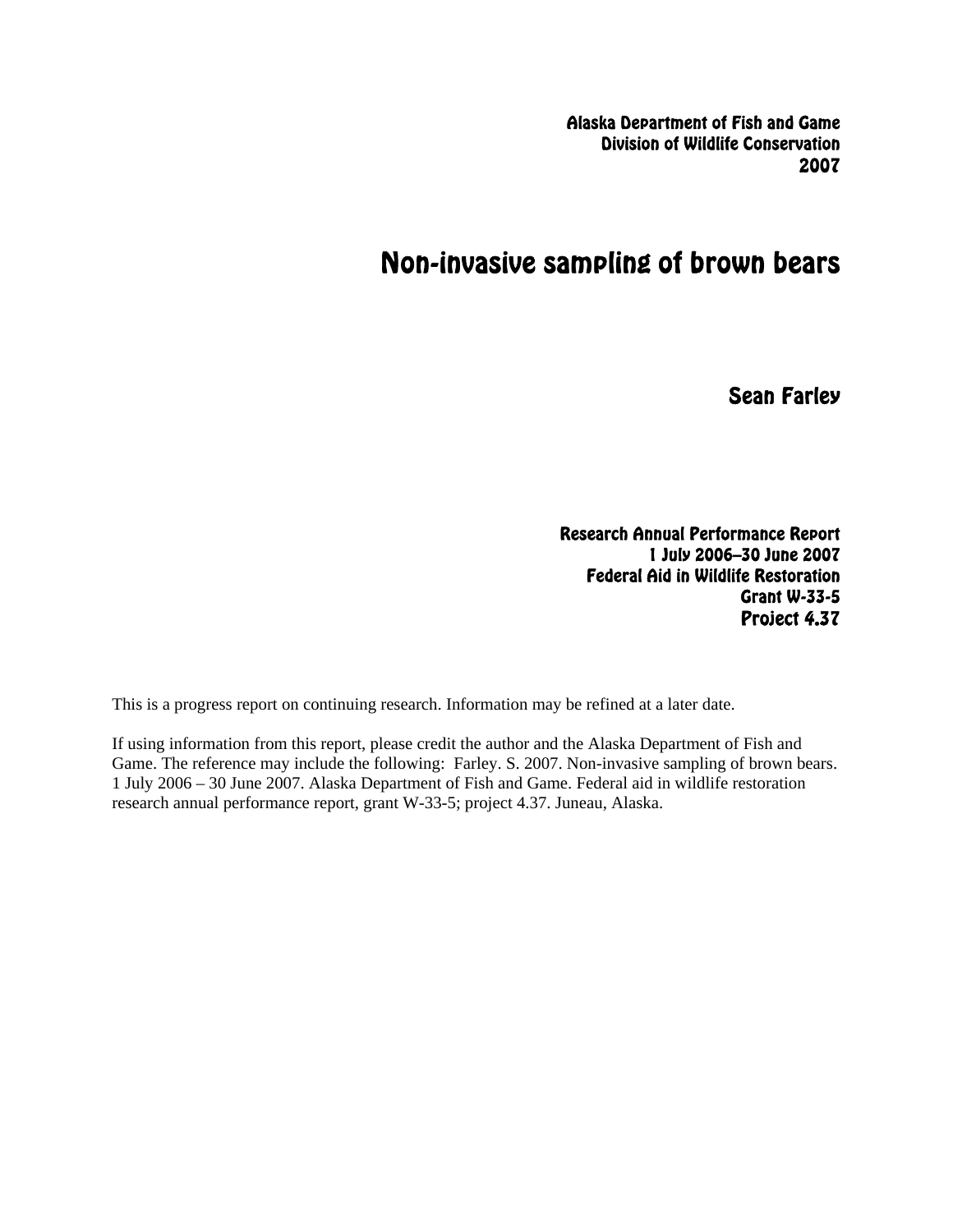## **FEDERAL AID ANNUAL RESEARCH PERFORMANCE REPORT**

**PROJECT TITLE: Non-invasive sampling of brown bears** 

**PRINCIPAL INVESTIGATOR:** Sean Farley

**COOPERATORS:**Lem Butler (King Salmon Area Biologist) & USGS Molecular Ecology Laboratory

**FEDERAL AID GRANT PROGRAM:**Wildlife Restoration

**GRANT AND SEGMENT NR.:** W-33-5

**PROJECT NR.:**4.37

**WORK LOCATION:**McNeil River area, Southcentral Alaska

**STATE:** Alaska

**PERIOD:**July 1, 2006 – June 30, 2007

**I. PROGRESS ON PROJECT OBJECTIVES SINCE PROJECT INCEPTION**

This project began on July 1, 2006.

### **II. SUMMARY OF WORK COMPLETED ON JOBS IDENTIFIED IN ANNUAL PLAN THIS PERIOD**

OBJECTIVE 1: Develop methodology to non-invasively collect biological materials from bears using the McNeil River area.

JOB/ACTIVITY 1: Building upon efforts of previous McNeil sanctuary staff, barbed wire wrapped posts will be placed at key points of the sanctuary routinely accessed by staff and bears. Staff will be trained to collect hair from posts. Equipment (barbed wire, posts, collection materials) will be purchased and supplied to staff. Procedures will be established for the timely submission of samples.

No work was done on this job.

JOB/ACTIVITY 1B. Previous researchers have reported success at utilizing fresh feces for both mitochondrial and nuclear DNA extractions. Staff will be trained to collect small samples of fresh feces during their daily travels. Collection materials will be purchased and provided to staff. Procedures will be established for the timely submission of samples.

Staff collected 12 fecal samples in the summer of 2006. We purchased Qiagen stool kits for DNA extraction. Laboratory work has not commenced.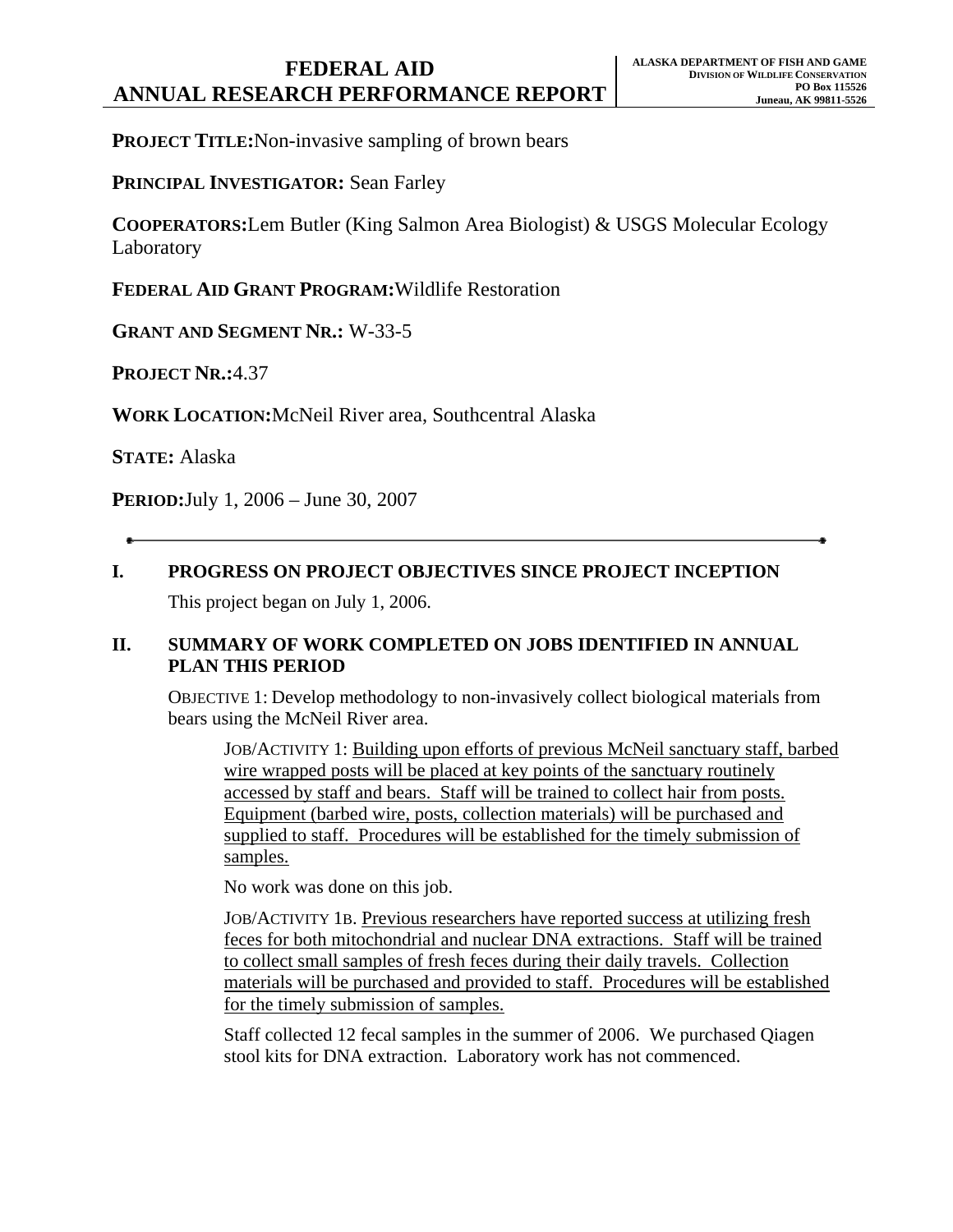OBJECTIVE 2: Collect biological samples from bears that have been harvested.

JOB/ACTIVITY 2A. ADFG staff will be provided materials and training sufficient to enable them to collect small amounts of biological material from bears during the course of sealing. Collection materials will be purchased, and along with written materials, provided to staff. Procedures will be established for the timely submission of samples.

ADFG area biologists and staff were provided with over 3,000 sterile cheek swabs and over 3,000 locking Eppendorf microcentrifuge tubes filled with Longmire's solution. Detailed instructions were sent with all collecting equipment to staff, and follow-up contact was initiated. Several areas requested additional material partway through the summer and the request was honored.

OBJECTIVE 3: Clean, curate, and archive samples.

JOB/ACTIVITY 3A. Samples collected during objectives 1 and 2 will be cleaned in the laboratory and sorted according to potential for DNA extraction. Archival sub-samples will be appropriately processed and retained at -84C. Laboratory supplies will be purchased. A -84C freezer will be purchased.

Approximately 300 samples have been returned to Anchorage, and are being stored in the -20C freezer. Upon closure of the fall 2007 hunting season all remaining samples will be returned to Anchorage and stored in a freezer.

OBJECTIVE 4. Determine the effectiveness of sample collection procedures.

JOB/ACTIVITY 4A. A random subset of all samples will have mitochondrial and nuclear DNA extracted and amplified. The sex, species, and individual identification of each sample will be determined. The effectiveness of the sampling methods will be determined. QIAamp DNA stool mini kits, QIAamp DNA mini kits, various chemicals, primers, and polymerases will be purchased. An agreement with the Molecular Ecology Laboratory (MEL) of the USGS in Anchorage will be established for their assistance with final laboratory analysis.

An agreement has been established with the USGS Molecular Ecology Laboratory in Anchorage to provide assistance with DNA analysis. This laboratory work will begin in approximately one month.

### **III. ADDITIONAL FEDERAL AID-FUNDED WORK NOT DESCRIBED ABOVE THAT WAS ACCOMPLISHED ON THIS PROJECT DURING THIS SEGMENT PERIOD**

None.

### **IV. PUBLICATIONS**

None.

## **V. RECOMMENDATIONS FOR THIS PROJECT**

None.